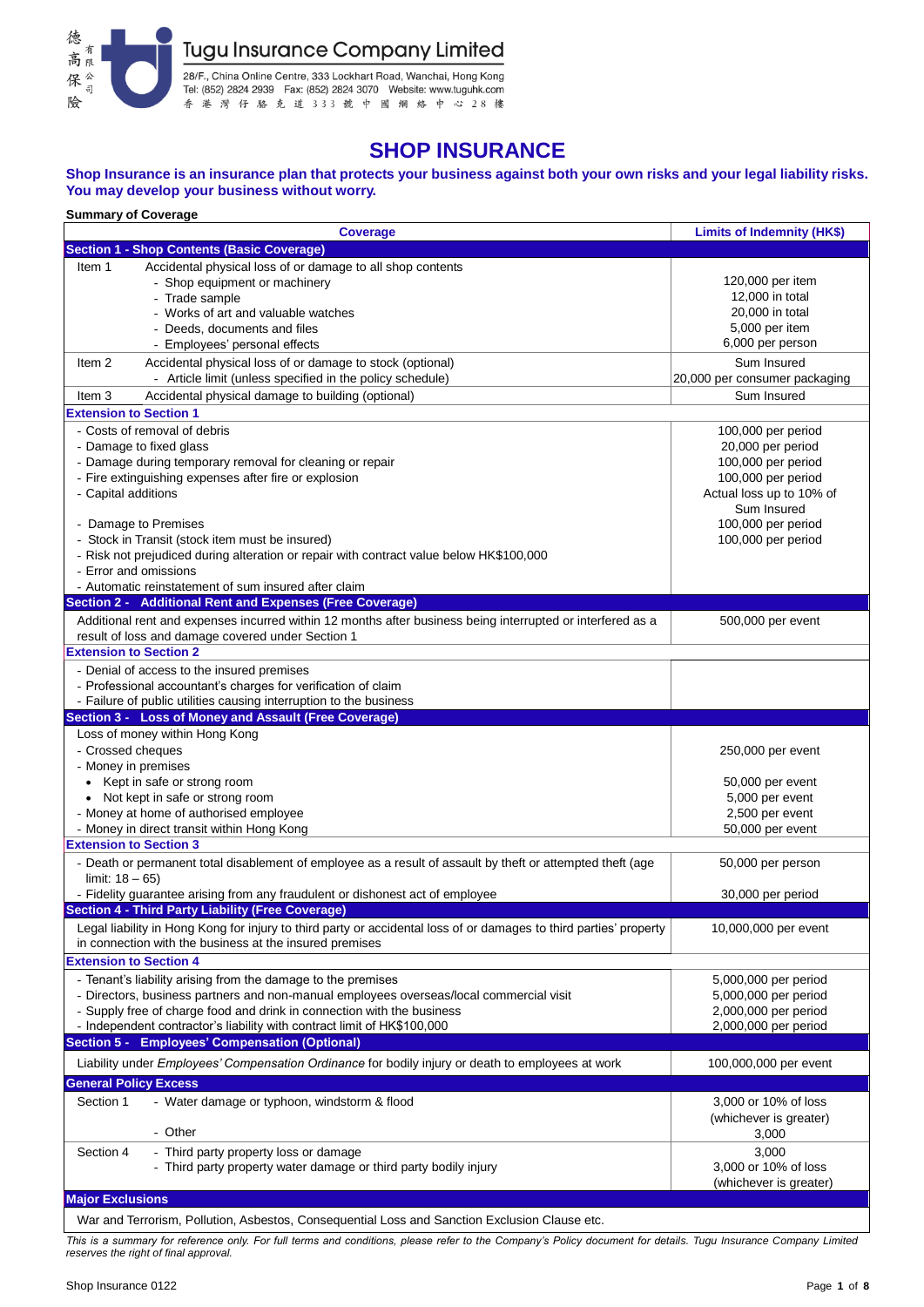

# **店舖保險計劃**

### **店舖保險計劃為您提供全面的財物損毀及法律責任保障,助您無後顧之憂、全力拓展業務。**

| 保障範圍摘要                                         |                  |  |  |  |  |  |
|------------------------------------------------|------------------|--|--|--|--|--|
| 保障項目                                           | 賠償限額 (港幣)        |  |  |  |  |  |
| 第一節 - 店舖財物 (基本保障)                              |                  |  |  |  |  |  |
| 店舖財物意外損失或損毀<br>項目一                             |                  |  |  |  |  |  |
| 店舖機器及工具                                        | 每件 120,000       |  |  |  |  |  |
| 業務樣本                                           | 總數 12,000        |  |  |  |  |  |
| 藝術品及貴價手錶                                       | 總數 20,000        |  |  |  |  |  |
| 契約、文件及檔案                                       | 每件 5,000         |  |  |  |  |  |
| 僱員的個人物品                                        | 每人 6,000         |  |  |  |  |  |
| 項目二<br>存貨意外損失或損毀 (自選保障)                        | 投保金額             |  |  |  |  |  |
| 每件限額 (除非於承保表內特別定明)                             | 每一消費品包裝 20,000   |  |  |  |  |  |
| 項目三<br>建築物物質性的意外損毀 (自選保障)                      | 投保金額             |  |  |  |  |  |
|                                                |                  |  |  |  |  |  |
| 第一節之額外保障                                       |                  |  |  |  |  |  |
| 碎片清理費用<br>$\sim$                               | 每一段保險期 100,000   |  |  |  |  |  |
| 固定玻璃損毀<br>$\overline{\phantom{a}}$             | 每一段保險期 20,000    |  |  |  |  |  |
| 暫時遷離作清潔或修理時的損毀                                 | 每一段保險期 100,000   |  |  |  |  |  |
| 火災或爆炸後的滅火設備費用                                  | 每一段保險期 100,000   |  |  |  |  |  |
| 資產添置                                           | 實際損失(以投保額10%為限)  |  |  |  |  |  |
| 物業損毀                                           | 每一段保險期 100,000   |  |  |  |  |  |
| 運送貨物 (貨物必須是投保項目)                               | 每一段保險期 100,000   |  |  |  |  |  |
| 工程費少於港幣 100,000 的改建及維修時不影響風險                   |                  |  |  |  |  |  |
| 非蓄意及無意的錯誤及漏報<br>$\sim$                         |                  |  |  |  |  |  |
| 索償後自動回復投保額<br>$\overline{\phantom{a}}$         |                  |  |  |  |  |  |
| 第二節 - 額外租金及支出 (免費保障)                           |                  |  |  |  |  |  |
| 因第一節所承保的損失或損毀而導致業務中斷或受阻,為恢復業務正常運作而引致損失或損毀十二    | 每宗事故 500,000     |  |  |  |  |  |
| 個月內的額外租金及支出。                                   |                  |  |  |  |  |  |
| 第二節之額外保障                                       |                  |  |  |  |  |  |
| 通往受保物業通道受阻                                     |                  |  |  |  |  |  |
| 處理索償所需專業會計師費用                                  |                  |  |  |  |  |  |
| 因公共設施損毀引致業務中斷                                  |                  |  |  |  |  |  |
|                                                |                  |  |  |  |  |  |
|                                                |                  |  |  |  |  |  |
| 第三節 - 金錢損失及遇襲 (免費保障)                           |                  |  |  |  |  |  |
| 在香港境内的金錢損失                                     |                  |  |  |  |  |  |
| 劃線支票<br>÷,                                     | 每宗事故 250,000     |  |  |  |  |  |
| 在店舖内的金錢                                        |                  |  |  |  |  |  |
| ■ 存放於夾萬或保險庫中                                   | 每宗事故 50,000      |  |  |  |  |  |
| ■ 非存放於夾萬或保險庫中                                  | 每宗事故 5,000       |  |  |  |  |  |
| 金錢存放在獲授權僱員的住所中                                 | 每宗事故 2,500       |  |  |  |  |  |
| 金錢在香港境內運送途中                                    | 每宗事故 50,000      |  |  |  |  |  |
| 第三節之額外保障                                       |                  |  |  |  |  |  |
| 僱員因偷竊或企圖偷竊而受襲擊而導致死亡或永久完全傷殘(只適用於 18 歲至 65 歲的僱員) | 每位僱員 50,000      |  |  |  |  |  |
| 僱員因欺詐或不誠實行為的忠誠保障                               | 每位僱員 / 每年 30,000 |  |  |  |  |  |
| 第四節 - 第三者責任 (免費保障)                             |                  |  |  |  |  |  |
| 在受保物業內因公司業務有關之原因引致第三者身體損傷或蒙受財物損失的香港法律責任。       | 每宗事故 10,000,000  |  |  |  |  |  |
| 第四節之額外保障                                       |                  |  |  |  |  |  |
| $\sim$                                         |                  |  |  |  |  |  |
| 對物業造成損毀的租戶責任<br>$\sim$                         | 每一保險期 5,000,000  |  |  |  |  |  |
| 董事、業務夥伴及非體力勞動僱員海外 / 本地商務公幹                     | 每一保險期 5,000,000  |  |  |  |  |  |
| 因業務關係免費提供的食物及飲品                                | 每一保險期 2,000,000  |  |  |  |  |  |
| 工程費少於港幣 100,000 的獨立承包商責任                       | 每一保險期 5,000,000  |  |  |  |  |  |
| 第五節 - 僱員賠償 (自選保障)                              |                  |  |  |  |  |  |
| 根據《僱員補償條例》對僱員在工作過程中導致身體損傷或死亡之法律責任。             | 每宗事故 100,000,000 |  |  |  |  |  |
| ·般自負額                                          |                  |  |  |  |  |  |
| 第一節<br>因水浸/颱風、風暴和洪水所引致的損失或損毀                   | 3,000 或損失價值之 10% |  |  |  |  |  |
|                                                | (以較高者為準)         |  |  |  |  |  |
| - 其他                                           | 3,000            |  |  |  |  |  |
| - 第三者財物損失或損毀<br>第四節                            | 3,000            |  |  |  |  |  |
| - 因水災造成第三者財物損失或損毀 / 第三者身體損傷                    | 3,000 或損失價值之 10% |  |  |  |  |  |
|                                                | (以較高者為準)         |  |  |  |  |  |
| 主要不保事項                                         |                  |  |  |  |  |  |

以上內容僅供參考,惟有關保障計劃的內容及細則將詳列於保單內,德高保險有限公司保留最終批核權。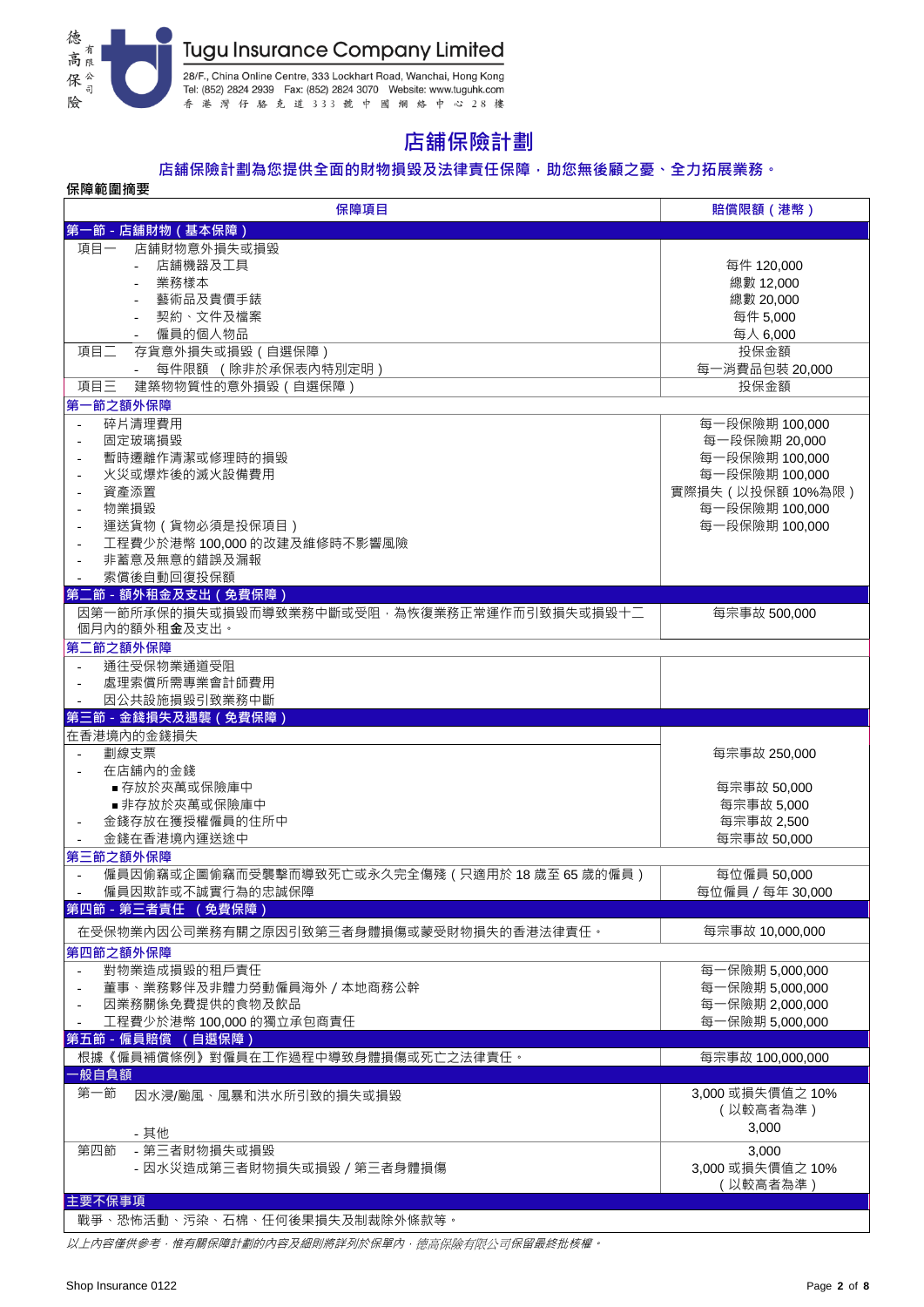

|                                                                          |                                                                                                                                                                                                                    |                   |                                                      | <b>SHOP INSURANCE - PROPOSAL FORM</b><br>店舖保險計劃- 投保表格 |                                                                                                                                                                                                    |                                                                                                                                                                                                                                                                                                                            |  |
|--------------------------------------------------------------------------|--------------------------------------------------------------------------------------------------------------------------------------------------------------------------------------------------------------------|-------------------|------------------------------------------------------|-------------------------------------------------------|----------------------------------------------------------------------------------------------------------------------------------------------------------------------------------------------------|----------------------------------------------------------------------------------------------------------------------------------------------------------------------------------------------------------------------------------------------------------------------------------------------------------------------------|--|
|                                                                          | Please complete in BLOCK Letters 請以英文正楷填寫                                                                                                                                                                          |                   |                                                      |                                                       |                                                                                                                                                                                                    |                                                                                                                                                                                                                                                                                                                            |  |
|                                                                          | 1. Information of Proposer 投保人資料                                                                                                                                                                                   |                   |                                                      |                                                       |                                                                                                                                                                                                    |                                                                                                                                                                                                                                                                                                                            |  |
|                                                                          | Company Name 公司名稱                                                                                                                                                                                                  |                   |                                                      |                                                       |                                                                                                                                                                                                    |                                                                                                                                                                                                                                                                                                                            |  |
|                                                                          | Business Registration Number (Please provide a copy of valid Business Registration<br>Document) 商業登記號碼 ( 請提供有效的商業登記副本 )                                                                                            |                   |                                                      |                                                       | Company Website 公司網頁                                                                                                                                                                               |                                                                                                                                                                                                                                                                                                                            |  |
|                                                                          | Correspondence Address 通訊地址                                                                                                                                                                                        |                   |                                                      |                                                       |                                                                                                                                                                                                    |                                                                                                                                                                                                                                                                                                                            |  |
| Business Nature 業務性質                                                     |                                                                                                                                                                                                                    |                   |                                                      | Business Hours 營業時間                                   |                                                                                                                                                                                                    |                                                                                                                                                                                                                                                                                                                            |  |
| General Description of the Business Activities/Profession 概述公司的業務活動 / 專業 |                                                                                                                                                                                                                    |                   | 口 Yes 是                                              | Any Shift Duty 員工是否需要輪班工作<br>口 No 否                   |                                                                                                                                                                                                    |                                                                                                                                                                                                                                                                                                                            |  |
| Name of Contact Person 聯絡人姓名                                             |                                                                                                                                                                                                                    |                   | Contact Number 聯絡電話號碼                                |                                                       |                                                                                                                                                                                                    |                                                                                                                                                                                                                                                                                                                            |  |
|                                                                          | Insured Location 投保地址 / Place of Employment 工作地址                                                                                                                                                                   |                   |                                                      | □ Same as the above Correspondence Address 與上述通訊地址相同  |                                                                                                                                                                                                    |                                                                                                                                                                                                                                                                                                                            |  |
|                                                                          | 2. Selection of Coverage 投保項目                                                                                                                                                                                      |                   |                                                      |                                                       |                                                                                                                                                                                                    |                                                                                                                                                                                                                                                                                                                            |  |
| Coverage 保障項目                                                            |                                                                                                                                                                                                                    |                   |                                                      |                                                       |                                                                                                                                                                                                    | Sum Insured 投保金額                                                                                                                                                                                                                                                                                                           |  |
| Section 1<br>第一節                                                         | Item 1: Contents<br>Including decorations, improvements and employees' personal effects. Please<br>specify those insured items which exceed the plan item limit.<br>項目一財物<br>包括裝飾、裝修、僱員的私人物品等。請詳細列明超出本計劃每件限額的投保物件。 |                   |                                                      |                                                       |                                                                                                                                                                                                    | HK\$<br>港幣                                                                                                                                                                                                                                                                                                                 |  |
|                                                                          | Item 2: Stock<br>項目二:存貨                                                                                                                                                                                            |                   |                                                      |                                                       | HK\$<br>港幣                                                                                                                                                                                         |                                                                                                                                                                                                                                                                                                                            |  |
|                                                                          | Article limit 每件最高價值 _______________________<br>Item 3: Building<br>Hire Purchase Owner: (if any) 財務公司 (如有者)<br>項目三:建築物                                                                                            |                   |                                                      |                                                       | HK\$<br>港幣                                                                                                                                                                                         |                                                                                                                                                                                                                                                                                                                            |  |
| Section 5<br>第五節                                                         | Employees'<br>Compensation<br>僱員補償                                                                                                                                                                                 |                   | Information of Employees 僱員資料<br>報告 · 報稅表或其他相關文件)    |                                                       | Please provide a copy of latest wageroll (e.g. latest MPF contribution records, financial statements, tax returns<br>or other relevant documents) of employee(s) 請提供最近的僱員工資副本 ( 例如:最近的強積金供款記錄 · 財務 |                                                                                                                                                                                                                                                                                                                            |  |
|                                                                          |                                                                                                                                                                                                                    |                   | Occupation of Employee(s)<br>by Categories<br>僱員職業類別 | Number of<br>Employees<br>僱員人數                        | HK\$ 港幣<br>HK\$ 港幣<br>HK\$ 港幣                                                                                                                                                                      | Estimated Annual Salaries/Wages &<br><b>Other Earnings</b><br>預計的年薪 / 工資及其他收入<br>*Earnings include salaries, commissions, bonuses,<br>overtime, allowance, etc., in accordance with the<br>Employees' Compensation Ordinance (Chapter<br>282 of the Laws of Hong Kong).<br>根據《僱員補償條例》(香港法例第282章)·<br>收入包括薪金、佣金、奬金、加班費、津貼等。 |  |
| Effective Date 生效日期                                                      |                                                                                                                                                                                                                    | From $\boxplus$ : | $\sqrt{ }$<br>$DD \nexists$                          | $\sqrt{2}$<br>MM月 YYYY年                               | To 至<br>$\prime$<br>$\mathcal{L}$<br>$DD \Box$                                                                                                                                                     | $\sqrt{2}$<br>MM月 YYYY年                                                                                                                                                                                                                                                                                                    |  |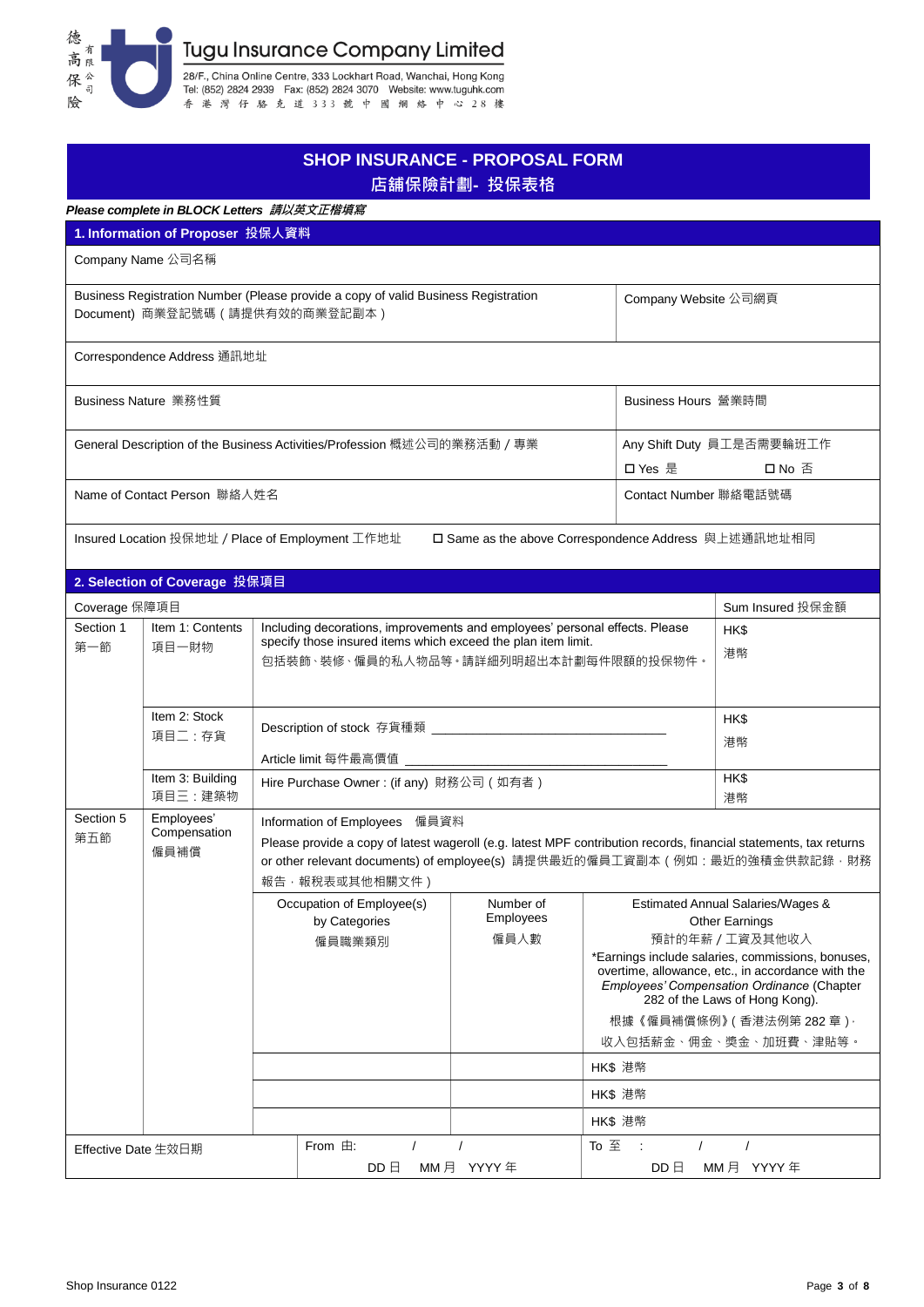

28/F., China Online Centre, 333 Lockhart Road, Wanchai, Hong Kong<br>Tel: (852) 2824 2939 Fax: (852) 2824 3070 Website: www.tuguhk.com<br>香港 灣 仔 駱 克 道 3 3 3 就 中 國 綱 絡 中 心 2 8 樓

|                | 3. Questions 問題                                                                                                                                                                                                                                                                           |         |               |  |  |
|----------------|-------------------------------------------------------------------------------------------------------------------------------------------------------------------------------------------------------------------------------------------------------------------------------------------|---------|---------------|--|--|
| $\mathbf{1}$   | How long has the business been established?<br>公司成立多少年?                                                                                                                                                                                                                                   |         | Year(s) $#$   |  |  |
| 2              | Is your premises not solely occupied by you? If yes, please give details of other occupancy.<br>閣下的店舖是否並非獨佔?如「是」者,請提供其他佔用人資料。                                                                                                                                                             | Yes 是 □ | No否 □         |  |  |
| 3              | Any working experience/qualification/certificate that you or employee(s) possesses in relation to the<br>business? If yes, please give details.<br>閣下或員工在相關的業務方面具有任何工作經驗 / 資格 / 證書 ? 如「是」者·請詳述說明之。                                                                                        | Yes 是 □ | No 否 □        |  |  |
| 4              | Do you need to insure your liability under the Employees' Compensation Ordinance to the<br>employees of sub-contractors? If yes, please give details.<br>閣下是否需要根據《僱員補償條例》投保承包商的責任? 如「是」者,請詳述說明之。                                                                                          | Yes 是 n | $No \n  \Box$ |  |  |
| 5              | Do you want the Geographical Area of the Policy under Section 5 - Employees' Compensation<br>a)<br>to be extended to apply outside Hong Kong in respect of employee(s) working abroad? If yes,<br>please give details.<br>閣下是否需要將保單第五節「僱員補償」的保障範圍延伸至在香港境外工作的僱員?如「是」者,<br>請詳述說明之。          | Yes 是 □ | No否 □         |  |  |
|                | Do any employee(s) need to station more than 3 months at anywhere outside Hong Kong? If<br>b)<br>yes, please give details.<br>是否有僱員需要駐守在香港境外地方超過三個月?如「是」者,請詳述說明之。                                                                                                                         | Yes 是 □ | No 否 □        |  |  |
| 6              | Do you hire any self-employed persons? If yes, please give details.<br>a)<br>閣下是否有聘用自僱人士?如「是」者,請詳述說明之。                                                                                                                                                                                    | Yes 是 □ | No否 □         |  |  |
|                | Do you hire any part-time employees? If yes, please give details.<br>b)<br>閣下是否有聘用兼職僱員? 如「是」者,請詳述說明之。                                                                                                                                                                                     | Yes 是 □ | $No \n  \Box$ |  |  |
|                | Do you plan to increase the number of the employees substantially or add different occupations<br>C)<br>in a short period of time? If yes, please give details.<br>閣下是否有計劃在短時間內大幅增加僱員人數或增加不同職業?如「是」者·請詳述說明之。                                                                              | Yes 是 □ | $No \n  \Box$ |  |  |
| $\overline{7}$ | Do your employee(s) need to work on ships, chemical works, off-shore structures, oil or gas<br>refineries? If yes, please give details.<br>閣下的僱員是否需要在船上、化學工場、離岸設施、石油或天然氣煉油廠工作?如「是」者,請詳述<br>說明之。                                                                                           | Yes 是 □ | No 否 □        |  |  |
| 8              | Do your employee(s) need to work over 30 feet or work underground? If yes, please give details.<br>閣下的僱員是否需要在高於地面 30 呎或在地底工作?如「是」者, 請詳述說明之。                                                                                                                                               | Yes 是 □ | No否 □         |  |  |
| 9              | Do your employee(s) need to work at construction site?<br>閣下的僱員是否需要在建築工地工作?                                                                                                                                                                                                               | Yes 是 □ | $No \n  \Box$ |  |  |
| 10             | Do your employee(s) need to use, handle, store or transport any hazardous substances such as<br>toxic chemicals, explosive substances, gases, asbestos or radioactive substance? If yes, please<br>give details.<br>閣下的僱員是否需要使用、處理、儲存或運載任何有害物質‧例如:有毒化學品、爆炸品、氣體、石<br>棉或放射性物品?如「是」者,請詳述說明之。 | Yes 是 □ | $No \n  \Box$ |  |  |
| 11             | Have you suffered any loss or damage covered by this plan during the past 3 years? If yes, please<br>give details. 閣下於過往三年是否就本計劃的承保範圍內的保障招致有關的損失或損毀? 如「是」者 ·<br>請詳述說明之。                                                                                                                   | Yes 是 □ | $No \n  \Box$ |  |  |
| 12             | Any employee(s) wounded or dead due to business operation in the past 3 years? If yes, please give<br>details.<br>是否有僱員在過去三年內‧因執行職務而受傷或死亡?如「是」者‧請詳述說明之。                                                                                                                                   | Yes 是 □ | $No \n  \Box$ |  |  |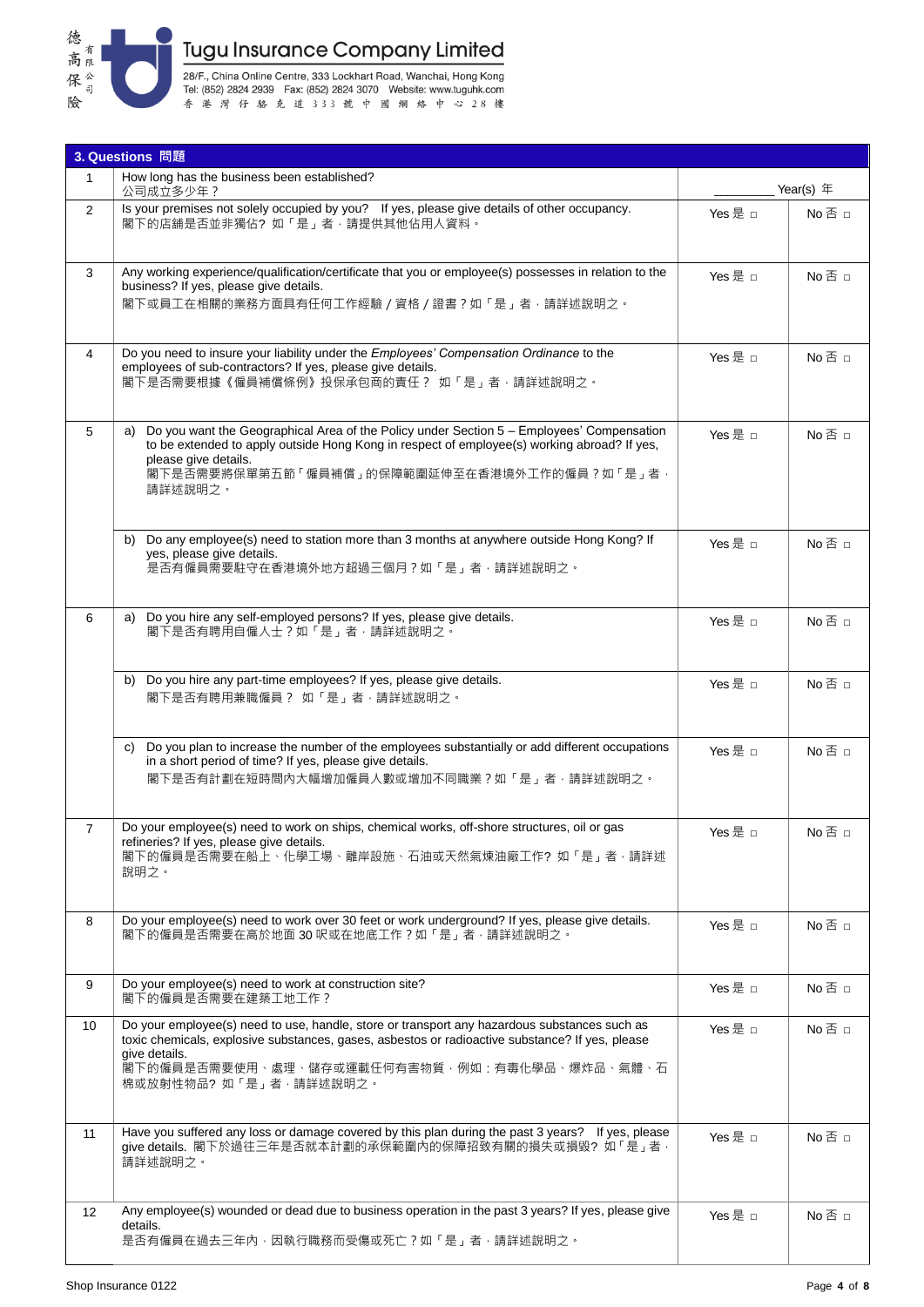

|          |                                                                              | [Note: Employer shall make request on the previous insurers for providing written evidence of such<br>records] 【提示:僱主應向前保險公司要求提供意外記錄證據】                                                                                                                                                                                                                                                                                              |                                 |                     |                            |  |
|----------|------------------------------------------------------------------------------|--------------------------------------------------------------------------------------------------------------------------------------------------------------------------------------------------------------------------------------------------------------------------------------------------------------------------------------------------------------------------------------------------------------------------------------|---------------------------------|---------------------|----------------------------|--|
|          | <b>Accident Year</b><br>發生意外的年份                                              | Paid Claim(s)<br>(including partial claim<br>payment)<br>已支付的賠償<br>包括部分已支付的賠償)                                                                                                                                                                                                                                                                                                                                                       | Outstanding Claim(s)<br>尚待解決的賠償 |                     | Total for the Year<br>年度總計 |  |
|          |                                                                              | Amount (HK\$)                                                                                                                                                                                                                                                                                                                                                                                                                        | Amount (HK\$)                   | Number of Case      | Amount (HK\$)              |  |
|          |                                                                              | 金額 (港幣)                                                                                                                                                                                                                                                                                                                                                                                                                              | 金額 (港幣)                         | 意外次數                | 金額 (港幣)                    |  |
|          |                                                                              |                                                                                                                                                                                                                                                                                                                                                                                                                                      |                                 |                     |                            |  |
|          |                                                                              |                                                                                                                                                                                                                                                                                                                                                                                                                                      |                                 |                     |                            |  |
|          |                                                                              | Details of any Claim with amount over HK\$50,000. 如賠償金額超過港幣 50,000 · 請詳述說明之。                                                                                                                                                                                                                                                                                                                                                         |                                 |                     |                            |  |
|          | Date of Accident                                                             | Details of each accident                                                                                                                                                                                                                                                                                                                                                                                                             |                                 | Claim Amount (HK\$) |                            |  |
|          | 發生意外的日期<br>(including cause of loss, degree of injury, current status, etc.) | 賠償金額 (港幣)                                                                                                                                                                                                                                                                                                                                                                                                                            |                                 |                     |                            |  |
|          |                                                                              | 每宗事故的細節 (包括意外原因、受傷程度和現狀等)                                                                                                                                                                                                                                                                                                                                                                                                            |                                 | Paid 已支付            | Outstanding<br>尚待解決        |  |
|          |                                                                              |                                                                                                                                                                                                                                                                                                                                                                                                                                      |                                 |                     |                            |  |
|          |                                                                              |                                                                                                                                                                                                                                                                                                                                                                                                                                      |                                 |                     |                            |  |
| 13       | the name of Insurer.                                                         | Are you at present insured, or have you ever proposed for a Shop Insurance or Employees'<br>Compensation Insurance in respect of your liability to your employee(s)? If yes, please state<br>閣下現在或以前是否曾為僱員投保店舖保險或勞工保險?如「是」者·請列明該保險公司名稱。                                                                                                                                                                                              |                                 | Yes 是 □             | No否 □                      |  |
| 14       | 保?如「是」者,請詳述說明之。                                                              | Has any proposal /renewal ever been declined or cancelled or increase premium rate or<br>imposed restricted terms or refused to renew? If yes, please give details.<br>閣下投保或續保時,是否曾經被保險公司拒絕或取消保單或增加保險費或附加限制條款或拒絕續                                                                                                                                                                                                                    |                                 | Yes 是 □             | No否 □                      |  |
| 15       |                                                                              | Is a burglary alarm installed in your premises? If yes, please give details.<br>受保地址是否裝有防盜警報系统?如「是」者,請詳述說明之。                                                                                                                                                                                                                                                                                                                         |                                 | Yes 是 □             | No 否 □                     |  |
|          |                                                                              |                                                                                                                                                                                                                                                                                                                                                                                                                                      |                                 |                     |                            |  |
|          |                                                                              | 4. Personal Information Collection Statement ("PICS") 個人資料收集聲明                                                                                                                                                                                                                                                                                                                                                                       |                                 |                     |                            |  |
|          | personal information may be used for the following purposes of:              | Tugu Insurance Company Limited ("the Company") may collect personal information to enable the Company to carry on insurance business. The                                                                                                                                                                                                                                                                                            |                                 |                     |                            |  |
| a.       |                                                                              | processing and assessing of applications for any insurance products and daily operation of the related services;                                                                                                                                                                                                                                                                                                                     |                                 |                     |                            |  |
| b.<br>c. | any claims or investigation or analysis of such claims;                      | any alterations, variations, cancellation or renewal of any insurance and related services;                                                                                                                                                                                                                                                                                                                                          |                                 |                     |                            |  |
| d.       |                                                                              | detect and prevent fraud (whether or not relating to the policy issued in respect of this application);                                                                                                                                                                                                                                                                                                                              |                                 |                     |                            |  |
| e.<br>f. |                                                                              | exercising any right under the insurance policy including right of subrogation, if applicable;<br>meeting the requirements under any law and regulation, requests from regulators, industry bodies, government agencies and court order; and                                                                                                                                                                                         |                                 |                     |                            |  |
| g.       | any activities directly relating to the above purposes.                      |                                                                                                                                                                                                                                                                                                                                                                                                                                      |                                 |                     |                            |  |
|          | out in the above paragraph:                                                  | The information you provide to the Company may be provided or transferred to the following parties in Hong Kong or overseas for the purposes set                                                                                                                                                                                                                                                                                     |                                 |                     |                            |  |
| a.       |                                                                              | any agent, contractor or third party service provider who provides administrative, telecommunications, computer, payment, debt collection,<br>data processing or storage or related services or any other company carrying on insurance or reinsurance related business, or an<br>intermediary, or a claim or investigation or other service provider providing services relevant to insurance business, for any of the above or     |                                 |                     |                            |  |
| b.       | related purposes;                                                            | any association, federation or similar organization of insurance companies ("Federation") that exists or is formed from time to time for any of<br>the above or related purposes or to enable the Federation to carry out its regulatory functions or such other functions that may be assigned<br>to the Federation from time to time and are reasonably required in the interest of the insurance industry or any member(s) of the |                                 |                     |                            |  |
| c.       | Federation;                                                                  | any members of the Federation by the Federation for any of the above or related purposes;                                                                                                                                                                                                                                                                                                                                            |                                 |                     |                            |  |
| d.<br>e. | regulators;<br>lawyers;                                                      |                                                                                                                                                                                                                                                                                                                                                                                                                                      |                                 |                     |                            |  |
| f.       | health care professionals; hospitals;                                        |                                                                                                                                                                                                                                                                                                                                                                                                                                      |                                 |                     |                            |  |
| g.<br>h. | auditors;                                                                    | organisations that consolidate claims and underwriting information for the insurance industry;                                                                                                                                                                                                                                                                                                                                       |                                 |                     |                            |  |

fraud prevention organisations;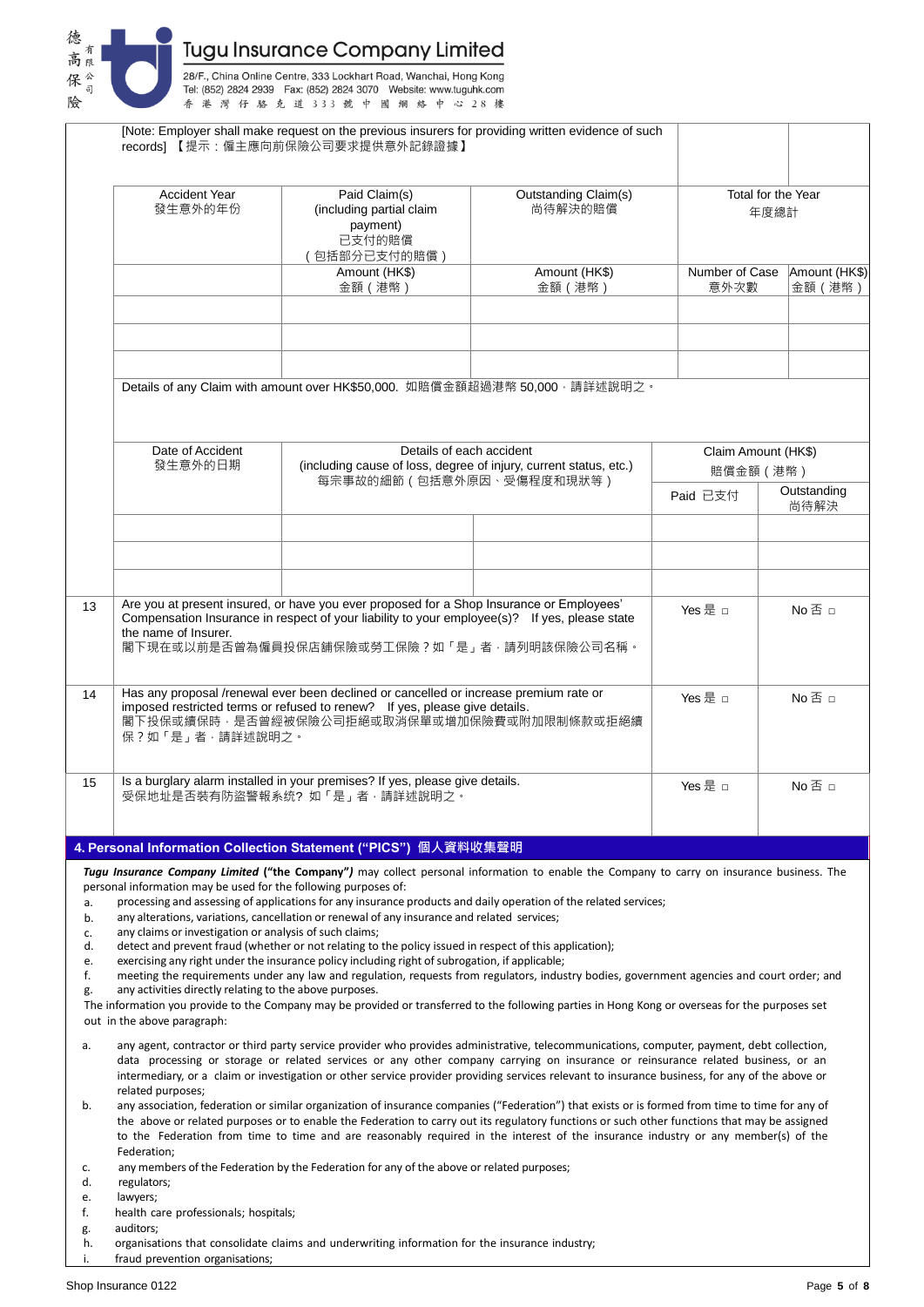

28/F., China Online Centre, 333 Lockhart Road, Wanchai, Hong Kong Tel: (852) 2824 2939 Fax: (852) 2824 3070 Website: www.tuguhk.com 灣仔 駱 克 道 333 號 中 國 網 絡 中 心 28 樓 洪

- j. other insurance companies (whether directly or through fraud prevention organisation or other persons named in this paragraph);
- k. the police and databases or registers (and their operators) used by the insurance industry to analyse and check information provided against existing information; and
- l. any party under a duty of confidentiality to the Company including a group company of the Company which has undertaken to keep such information confidential.

If you do not agree to the use of your personal data for above purposes, it would not be possible for the Company to process your application and render the services.

You may seek access to and to request correction of any personal information concerning yourself held by the Company subject to payment of an administrative fee. Requests for such access or correction can be made in writing to Tugu Insurance Company Limited, 28/F, China Online Centre, 333 Lockhart Road, Wanchai, Hong Kong.

(If there is any inconsistency between the English and Chinese version of this Personal Information Collection Statement, the English version shall prevail.)

#### *Privacy Policy Statement*

*Tugu Insurance Company Limited* **(the "Company")** is committed to full compliance with the requirements of the Personal Data (Privacy) Ordinance, Cap.486 ("the Ordinance") in respect of the collection, use, retention and disclosure of personal information.

At all times, the Company shall endeavour to ensure all collection and/or storage and/or transmission and/or usage of personal data from individuals be done in accordance with the obligations and requirements of the Ordinance. In doing so, the Company will ensure that staff involved in handling personal data comply with the strictest standards of security and confidentiality.

We collect personal data in a number of ways. The most common circumstances in which we collect personal data are when you enquire about products we offer, you apply for an insurance product, or make a claim.

The types of personal data we collect from you will depend on the circumstances in which that information is collected. We may collect details including your name, HKID, date of birth, contact details and other personal data which is relevant to the insurance product you are applying for or the claim you are making.

The purposes for which your personal data will be used will depend on the circumstances in which that personal data is collected. We will inform you of the purposes for which we intend to use your personal data in the Personal Information Collection Statement at or before the time we collect your personal data.

Generally, we may use your personal data for the purpose for which you provided it to us; for the purposes which are directly related to the purposes for which you provided it to us; and any other purposes to which you have consented.

Your personal data may be provided or transferred to other third party. The third parties to whom your personal data will be disclosed will depend on the purposes for which that personal data is used. We will inform you of the third parties to whom your personal data will be disclosed in the Personal Information Collection Statement at or before the time we collect your personal data.

Generally, we may disclose your personal data as necessary for the purpose for which you provided it to us; for the purposes which are directly related to the purposes for which you provided it to us; and any other purposes to which you have consented.

In exceptional circumstances, we may be required or permitted by law to disclose personal data, for example to law enforcement authorities or to prevent a serious threat to public safety.

We will only retain the personal data for as long as it is necessary to fulfill the original or directly related purposes for which such data was collected, unless the personal data need to be retained to satisfy any applicable statutory, contractual or tortious obligations.

Under the Ordinance, individuals have the right to request access to and correction of their personal data held by the Company. Should you wish to access or correct your personal information held by us, please present your enquiry by writing to the Company at 28/F, China Online Centre, 333 Lockhart Road, Wanchai, Hong Kong. Any requests or access to and correction of personal information will be dealt with promptly and we will use our best endeavours to handle such requests before the expiry of 40 days maximum. A reasonable fee may be charged to

offset the Company's administration and actual costs incurred in the complying with your data access request.

(If there is any inconsistency between the English and Chinese version of this Privacy Policy Statement, the English version shall prevail.)

#### **個人資料收集聲明**

**德高保險有限公司 (「本公司」)** 會收集個人資料以經營保險業務。個人資料會被用作下列用途:

- a. 處理及評估任何保險產品的申請和相關服務的日常運作;
- b. 修改、變更、取消或更新任何保險和相關服務;
- c. 任何申索或調查或分析有關申索;
- d. 偵測和防止欺詐行為(無論是否與就此申請而發出的保單有關);
- e. 如適用, 行使任何保險單內訂明的權利, 包括代位權;
- f. 符合任何法例和附屬法例的規定,監管機構、行業團體和政府代理的要求及法庭命令;及
- g. 任何與上述用途直接有關的活動。

本公司可就上一段列明的用途把閣下給予本公司的資料提供或轉交至以下列在香港境內或海外的各方:

- a. 任何代理、承包商或第三方服務供應商·包括提供行政、電訊、電腦、付款、收債、數據處理或儲存或相關服務的供應商·或任何其他 經營保險或分保相關業務的公司、或中介人、或提供申索或調查或其他提供與保險業務有關的服務供應商,作任何上述或相關的用途;
- b. 任何已成立或不時成立的協會、聯會或與保險公司相似的組織 (「聯會」) 作任何上述或相關的用途,或協助聯會履行其規管職責或其他不 時獲分配的職責,而該等職責乃是為了保險行業或聯會任何會員的利益而合理地要求;
- c. 聯會任何成員由聯會作任何上述或相關用途;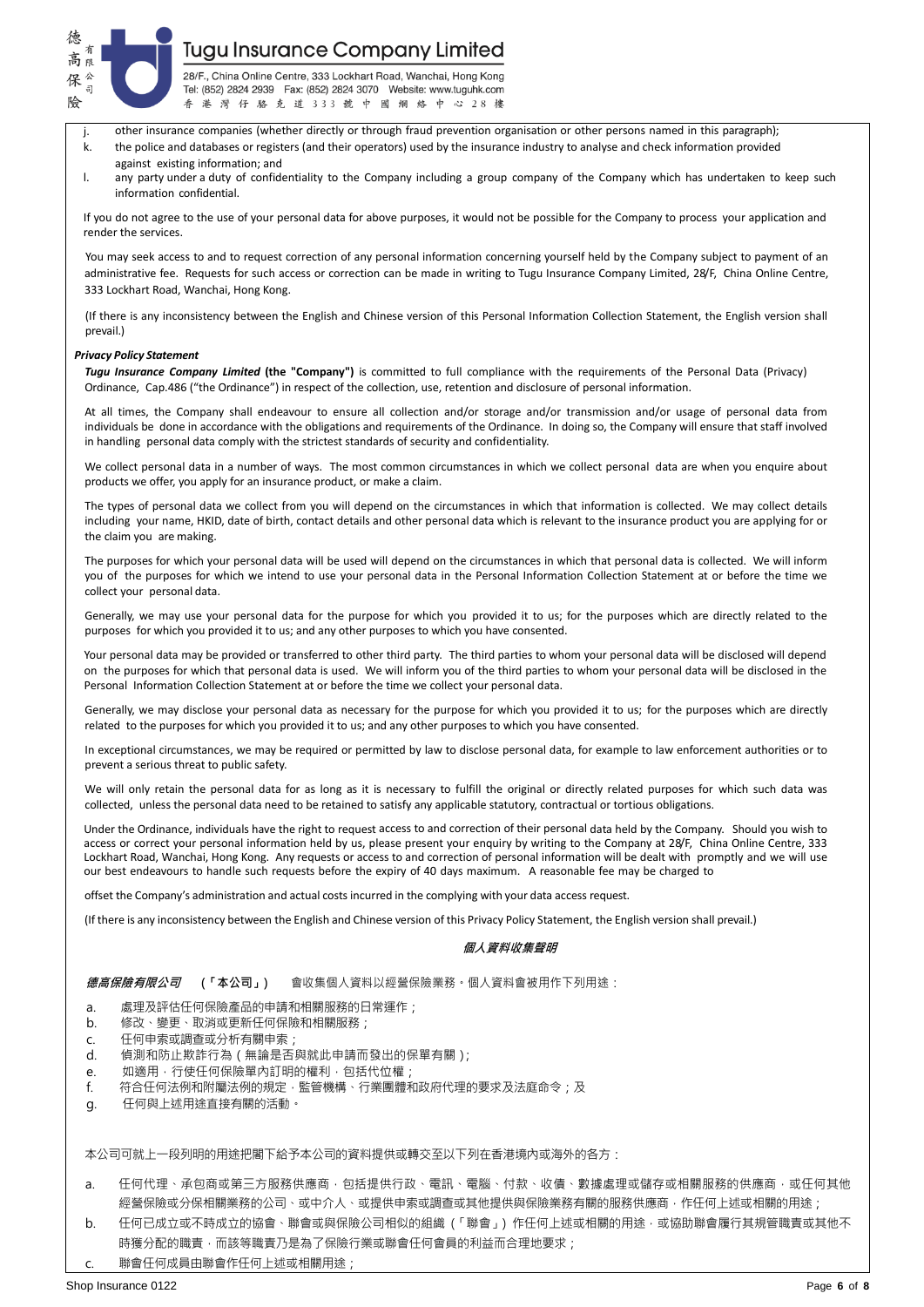

28/F., China Online Centre, 333 Lockhart Road, Wanchai, Hong Kong Tel: (852) 2824 2939 Fax: (852) 2824 3070 Website: www.tuguhk.com 香港灣仔駱克道333號中國網絡中心28樓

- d. 監管機構;
- e. 律師;
- f. 醫護專業人士;醫院;
- g. 核數師;
- h. 整合保險業申索和承保資料的組織;
- i. 防欺詐組織
- j. 其他保險公司(無論是直接地,或是通過防欺詐組織或本段中指名的其他人士);
- k. 警察;和保險業就現有資料而對所提供的資料作出分析和檢查的數據庫或登記冊(及其運營者);及
- l. 任何一方對本公司有保密責任,包括承諾將該等資料保持機密的本公司集團公司。

如閣下不同意使用其個人資料作上述用途,本公司則無法處理閣下的申請和提供服務。

閣下可查閱和更正本公司持有有關閣下的任何個人資料。閣下可就有關查閱和更正的要求致函至香港灣仔駱克道 333 號中國網絡中心二十八樓 德高保險有限公司。本公司有權收取相關的行政費用。

(若此個人資料收集聲明的中、英文版本有歧異之處,應以英文版為準。)

#### **私隱政策聲明**

**德高保險有限公司 (「本公司」)** 致力恪守第 486 章《個人資料(私隱)條例》(「條例」)有關收集、使用、保留和披露個人資料的規定。

本公司將無時無刻盡力確保所收集及/或儲存及/或傳送及/或使用的所有個人資料,須遵照條例規定的責任和要求處理。在執行上,本公司將確保負 責處理個人資料的員工遵守最嚴格的保安及保密標準。

我們以多個途徑收集個人資料,當中最常見的情況包括當閣下查詢本公司提供的產品、向本公司申請保險產品或提出申索時。

我們向閣下收集個人資料所屬的類別,視平該資料是在甚麼情況下收集,可能包括閣下的姓名、香港身份證號碼、聯絡詳情及與閣下申請的保 險產品或閣下的索償相關的其他個人資料。

閣下的個人資料用作甚麼用途視平收集該資料的情況而定。我們會於收集閣下的個人資料時或之前,在「個人資訊收集聲明」內通知閣下我們 打算使用其個人資料的用途。

一般而言,我們可使用閣下的個人資料作閣下提供有關資料予我們的用途、與該等用途有接相關的用途及任何其他閣下已同意的用途。

我們可提供或轉交閣下的個人資料至其他第三方。我們向哪些第三方披露閣下的個人資料,視乎該資料被用作甚麼用途。我們會於收集閣下的 個人資料時或之前,在「個人資訊收集聲明」內通知閣下我們打算向哪些第三方披露閣下的個人資料。

一般而言,我們可因應閣下提供有關資料予我們的用途、與該等用途直接相關的用途及任何其他閣下已同意的用途的需要而披露閣下的個人資 料。

在特殊情況下,我們可因應法律規定或准許,如按照執法機關的要求或為防止危害公眾安全,披露有關個人資料。

我們保留有關個人資料的時間並不會長於達致收集該等資料原來或直接相關的用途,除非個人資料須受任何適用的法定、合約或侵權責任的規 限而被保留。

根據條例規定,個人有權要求查閱和更正本公司持有關於其本人的個人資料。若閣下欲查閱或更正本公司持有關於其本人的個人資料,請致函至 香港灣仔駱克道 333 號中國網絡中心二十八樓德高保險有限公司表達有關要求。我們會將盡快處理任何關於查閱或更正個人資料的要求,並盡 力於收到有關要求的 40 天限期內予以回覆。本公司或會收取合理的費用作行政和實際成本以便處理閣下的有關要求。 (若此私隱政策聲明的中、英 文版本有歧異之處,應以英文版為準。)

#### 2019 年 8 月

#### **Important Notes** 重 要 事 項

You should provide us with all relevant facts which are likely to influence whether we accept your proposal and on what terms and conditions. Failure to do so may not provide you with the cover you want and gives us the right to refuse any claims and void the policy completely. If you are in any doubt about a particular fact, you should tell us or your broker or insurance agent.You should keep a record (including copies of letters) of all information supplied to us in connection with this insurance. We will provide you with a copy of the completed proposal form on request.

若有任何資料或事項可能影響本公司對該項投保的接受或評估,均必須填報。如未能確定應否填報,請即通知本公司或閣下的經紀人或保險代理。敬請 閣下保存所有提供的資料(包括信件副本)的紀錄,以便日後參考。為保障閣下本身利益,務請確保填報全部有關事項。漏報可能使保單不能提供閣下所 需要的保險,甚至使該保單完全失效。